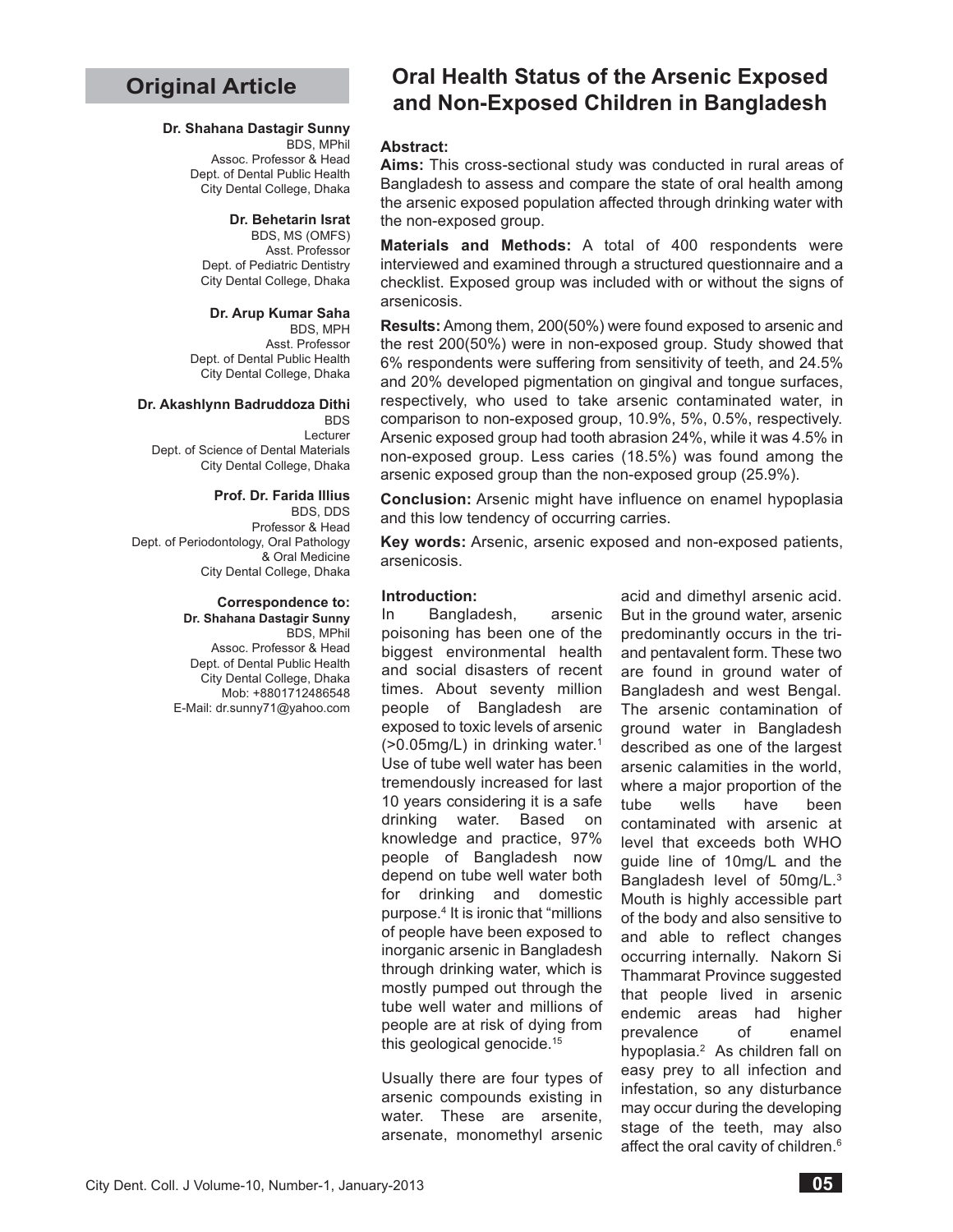The aim of the present study was to explore the effect of arsenic exposure through the drinking water to oral health in a Bangladeshi population.

#### **Materials and Methods:**

This cross-sectional comparative study was conducted to compare the status of oral health among the arsenic exposed and non-exposed population from the villages named Kazir nagar, Maher, Voldighi, Malora of Shaharasti Upazilla of Chandpur District and village Jangalia of Gazipur Upazilla of Dhaka district of Bangladesh.

**Study Design:** A cross-sectional study with comparison group that included the following comparison groups.

## **a. Arsenic exposed group:**

Children exposed to arsenic contaminated water with or without having arsenicosis manifestation.

#### **b. Arsenic non-exposed group:**

Children of parents not having consumed tube well water whose arsenic content was in excess of 0.05mg/L. Criteria for recruitment of participants for different groups-

#### **Arsenic exposed Group:**

Inclusion criteria -

- i. Children of age group from 5-13 years.
- ii. Male and female.

iii. The house-hold drinking water source having arsenic in excess of 0.05mg/L.

iv. History of collecting drinking water from arsenic contaminated source for attack a period of 5 years.

#### **Exclusion Criteria -**

i. Children aged less than 5 years or more than 13 years.

ii. Children who had spent a period of 6 months or more outside his or her parental residence. Reference/ Comparison Group:

#### **Inclusion criteria -**

- i. Children of age group 5-13 years.
- ii. Both sexes.

iii. Children having no sign of arsenicosis.

iv. Children no history of having consumed tube well water that contained arsenic in excess of 0.05mg/L since his or her birth.

#### **Exclusion Criteria -**

i. Children aged less than 5 years or more than 13 years. Children having evidence of consumed tube well water that contained arsenic more than 0.05mg/L.

ii. Children who had spent a period of 6 months or more outside his or her parents resident during his or her life time.

**Study Period:** One year (July 2006 to June 2007).

Study Population: Children taking water containing arsenic >0.05mg/L with or without the sign of melanosis and keratosis were considered as the arsenic exposed people and children taking water containing <0.05 md/L as non-exposed.

**Sample Size:** Sample size determination criteria by the following formula for sample situation was:-

$$
a = z_1^2 - \alpha/2[p_1(1-p_1) + p_2(1-p_2)]/d^2
$$

Where, Z= z score= 1.96

d= acceptable level of error= 0.10

 $\overline{\ }$  = the anticipated population of adverse effect of oral health status in arsenic exposed and non-exposed population were set at 50% i.e. 0.5 because of available literature does not provide any estimation of the anticipated prevalence rate. The 0.5 for were to provide the largest sample size. However it had been taken comparatively large value for error (d)=.10 to keep the sample to a manageable size=192.08 or 193 by using above mentioned formula. In this study, the inflation of the sample size by an arbitrary figure of 7 as a check against possible drop out due to inconsistency or incomplete questionnaire and refusal of participation of respondents. Thus the final sample size was 200+201=401.

**Sample Technique:** Purposively according to selection criteria.

#### **Results:**

A total of 401 respondents were interviewed and examined through structured questionnaire and checklist, and accordingly the data were collected. The findings were as follows-

| Age Group (years) | Arsenic exposed<br>Arsenic non-exposed<br>group<br>group |        | Total  |  |
|-------------------|----------------------------------------------------------|--------|--------|--|
|                   | 24                                                       | 16     | 40     |  |
| 5                 | (12)                                                     | (8)    | (10)   |  |
| $5-12$            | 140                                                      | 165    | 305    |  |
|                   | (70)                                                     | (82.5) | (76.1) |  |
| 12-13             | 36                                                       | 10     | 56     |  |
|                   | (18)                                                     | (10)   | (14)   |  |
| Total             | 200                                                      | 201    | 401    |  |

**Table-1: Distribution of the Respondents by age.**

Mean ± SD= 9.57±2.547 (exposed); 9.25±2.547 (nonexposed). Age group: 5 -13 years.

Table-1 shows the age distribution of the respondents among the arsenic exposed and non-exposed groups. Here 5 years indicates the early erupting age group and >5-12 years for mixed dentition. The mean age of respondents were found 9.57(SD±2.547) years and 9.25 (SD±2.547) years. In the arsenic exposed group, the highest proportion of respondents (70%) were belong to >5-12 years, followed by 18% in the >12-13 years age group. Among the arsenic non-exposed group, 82.1% were in the age group of >5-12 years and followed by 10% in the >12-13 years. So, the group codes were similar in terms of age.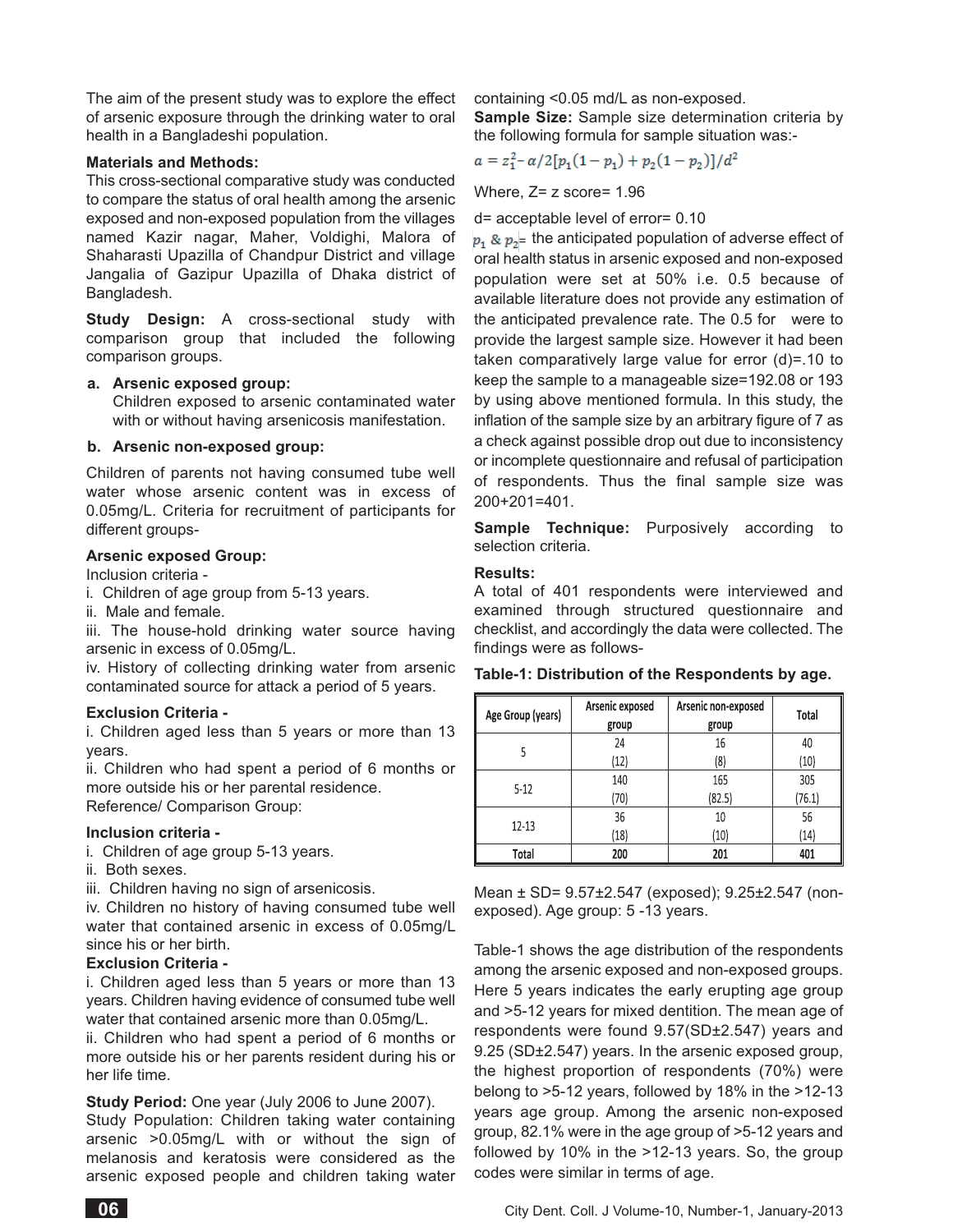Table-2: Distribution of Respondents by oro-dental problem as Sensitivity of Teeth.

| <b>Categories according</b><br>to Arsenic exposure |                   |      | Oro-dental problem as Sensitivity of Teeth | Test of                      | Comment     |
|----------------------------------------------------|-------------------|------|--------------------------------------------|------------------------------|-------------|
|                                                    | Yes               | No   | Total                                      | significance                 |             |
| <b>Exposed group</b>                               | 12                | 188  | 200                                        | $X_{(1)}^2$ =7.453<br>P<0.05 | Significant |
|                                                    | (6)               | (94) | (3.5)                                      |                              |             |
| Non-exposed group                                  |                   | 199  | 201                                        |                              |             |
|                                                    | $\left( 1\right)$ | (99) |                                            |                              |             |
| Total                                              | 14                | 387  | 401                                        |                              |             |

Teeth sensitivity was found 6% among the arsenic exposed group and 1% among the non-exposed group (table-2). The differences in the proportion of having teeth sensitivity among the arsenic exposed and nonexposed groups were found statistically significant by Pearson Chi-Square (x<sup>2</sup>) at 1 df.

## **Table-3: Distribution of Respondents by oro-dental problem as Gingival Pigmentation.**

| Categories according<br>to Arsenic exposure |              | Oro-dental problem as<br><b>Gingival Pigmentation</b> |       |                                  | Comment     |
|---------------------------------------------|--------------|-------------------------------------------------------|-------|----------------------------------|-------------|
|                                             | Yes          | No                                                    | Total | significance                     |             |
| <b>Exposed group</b>                        | 49<br>(24.5) | 151<br>(75.5)                                         | 200   | $X_{(1)}^2$ =12.641<br>P < 0.001 | Significant |
| Non-exposed group                           | 22<br>(10.9) | 179<br>(89.1)                                         | 201   |                                  |             |
| Total                                       | 71           | 330                                                   | 401   |                                  |             |

Gingival pigmentation was found more (24.5%) among the arsenic exposed group and less (10.9%) among the non-exposed group (table-3). The differences in the proportion of having gingival pigmentation among the arsenic exposed and non-exposed groups were found statistically significant by Pearson Chi-Square (x<sup>2</sup>) at 1 df.

## **Table-4: Distribution of Respondents by oro-dental problem as Pigmentation on Tongue.**

| Categories according<br>to Arsenic exposure | Oro-dental problem as<br><b>Pigmentation on Tongue</b> |             |       | Test of                          | Comment     |
|---------------------------------------------|--------------------------------------------------------|-------------|-------|----------------------------------|-------------|
|                                             | Yes                                                    | No          | Total | significance                     |             |
| <b>Exposed group</b>                        | 40<br>(20)                                             | 160<br>(80) | 200   | $X_{(1)}^2$ =20.736<br>  P<0.001 | Significant |
| Non-exposed group                           | 10<br>(5)                                              | 191<br>(95) | 201   |                                  |             |
| Total                                       | 50                                                     | 351         | 401   |                                  |             |

Tongue pigmentation was more (20%) in the arsenic exposed group and less (5%) in the non-exposed group (table-4). The differences in the proportion of having pigmentation on tongue among the arsenic exposed and non-exposed groups were found statistically significant by Pearson Chi-Square  $(x^2)$  at 1 df.

# **Table-5: Distribution of Respondents by oro-dental problem as Tooth Abrasion.**

| <b>Categories according</b><br>to Arsenic exposure |            | Oro-dental problem as Tooth Abrasion |       | Test of                        | Comment     |
|----------------------------------------------------|------------|--------------------------------------|-------|--------------------------------|-------------|
|                                                    | Yes        | No                                   | Total | significance                   |             |
| <b>Exposed group</b>                               | 48<br>(24) | 152<br>(76)                          | 200   | $X_{(1)}^2$ =31.333<br>P<0.001 | Significant |
| Non-exposed group                                  | (4.5)      | 192<br>(95.5)                        | 201   |                                |             |
| Total                                              | 57         | 344                                  | 401   |                                |             |

Arsenic exposed group had more (24%) teeth abrasion than the non-exposed group (4.5%) (table-5). The differences in the proportion of having teeth abrasion among the arsenic exposed and non-exposed groups were found statistically significant by Pearson Chi-Square  $(x^2)$  at 1 df.

# **Table-6: Distribution of Respondents by oro-dental problem as Dental Caries.**

| Categories according<br>to Arsenic exposure |              | Oro-dental problem as Dental Caries |       | Test of<br>Comment             |                   |
|---------------------------------------------|--------------|-------------------------------------|-------|--------------------------------|-------------------|
|                                             | Yes          | No                                  | Total | significance                   |                   |
| <b>Exposed group</b>                        | 37<br>(18.5) | 163<br>(81.5)                       | 200   | $X_{(1)}^2 = 3.15$<br>P < 0.05 | insignifica<br>nt |
| Non-exposed group                           | 52<br>(25.9) | 149<br>(74.1)                       | 201   |                                |                   |
| Total                                       | 89           | 312                                 | 401   |                                |                   |

Table-6 delineates that the dental caries was found more (25.9%) among the arsenic non-exposed group than the exposed group (18.5%). The differences in the proportion of having dental caries among the arsenic non-exposed and exposed groups were found statistically significant by Pearson Chi-Square  $(x^2)$  at 1 df.

# **Discussion:**

A total of 400 respondents were interviewed through structured questionnaire and among them, 200 were exposed to arsenic in drinking water. For comparison, non-exposed group of 200 respondents were interviewed and examined. On examination, pigmentation on gingiva was found more (24.5%) among the arsenic exposed group and less (10.9%) among the non-exposed group. The differences in the proportion of having gingival pigmentation among these two groups were found statistically significant. According to Pearson Chi-Square  $(x<sup>2</sup>)$  at 1 df; these data suggested that there was a significant association between consumption of arsenic contaminated water and development of gingival pigmentation (p<0.01).